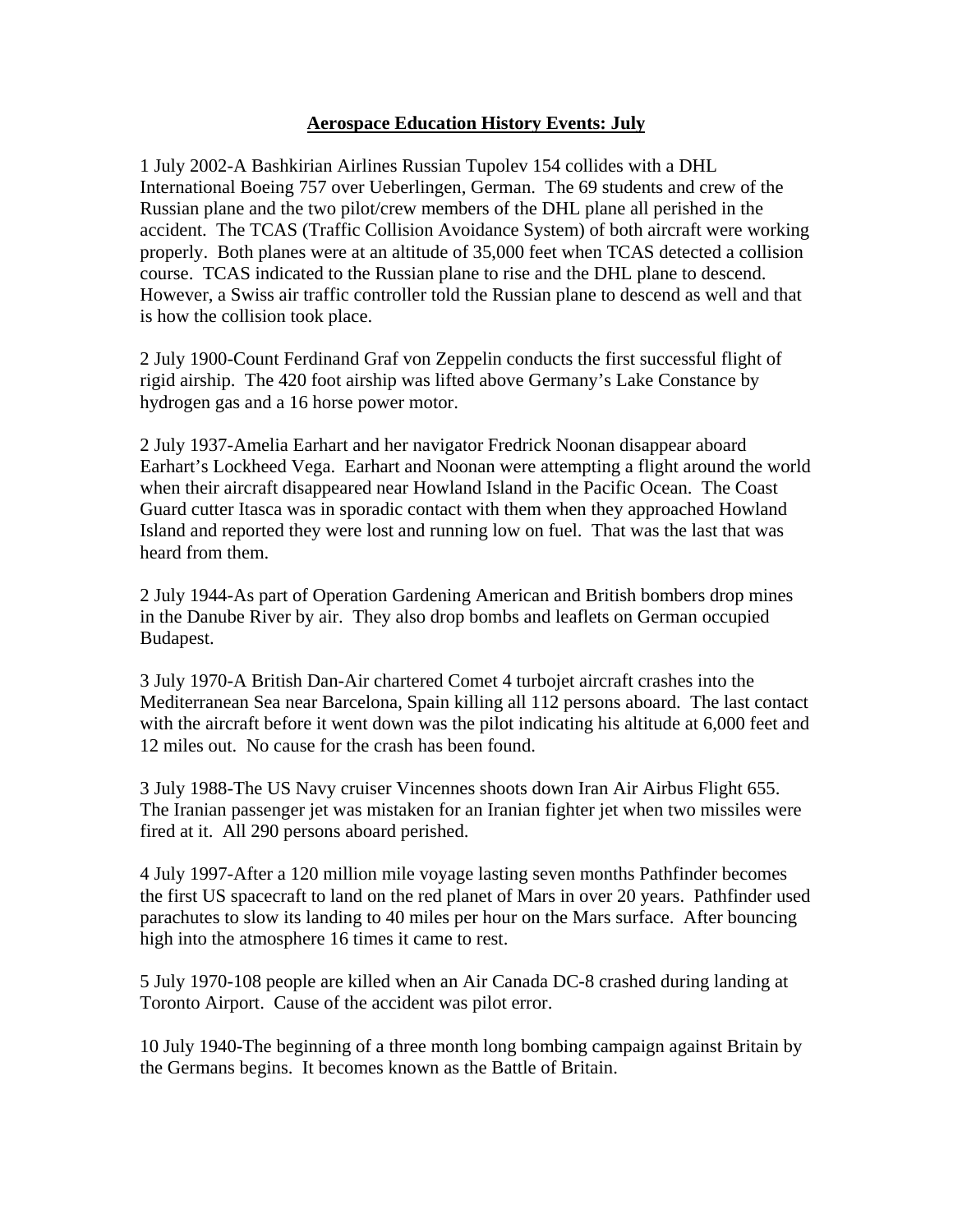10 July 1965-Capt. Thomas S Roberts with his co-pilot Capt. Ronald C. Anderson and Capt. Kenneth E. Holcombe with his co-pilot Capt. Arthur C. Clark aboard their F-4 Phantoms shoot down two MiG-17s. This becomes the first two air-to-air victories of the USAF during the Vietnam War.

11 July 1979-Burning parts of debris of Skylab rain down into the Indian Ocean and the Australian continent. This came five years after the last of the manned Skylab missions. Skylab was America's first manned space station and crews of the space station spent over 700 hours observing the Sun alone and brought back over 175,000 pictures of the solar system.

12 July 1957-Aboard a Bell UH-13\_J "Sioux", President Eisenhower becomes the first president to use a helicopter for short trips. The Marine Corp took over operations of the Presidential helicopter and it is referred to as Marine One.

15 July 1965-The unmanned spacecraft Mariner 4 passes over the planet Mars and sends back the first images of the red planet. The 22 photos that were sent back revealed a vast, barren land of craters and rust colored sand.

15 July 1998-The Pentagon opposes the Lockheed-Martin \$10.7 billion merger with Northrop-Grumman. The government feared of a monopoly by Lockheed/Northrop on the electronic defense market.

16 July 1945-At 5:30am the first atomic bomb test detonation was successfully exploded at Alamogordo Air Base in New Mexico. The bomb had the destructive power of 15,000-20,000 tons of TNT. What started out as \$6,000 budgeted to the Manhattan Project, ended with a final cost of \$2 billion at the end of the war.

16 July 1969-Apollo 11 is launched from Cape Canaveral, Florida. Apollo 11 is America's first lunar landing mission with astronauts Neil Armstrong, Edwin "Buzz" Aldrin and Michael Collins.

16 July 1999-John F. Kennedy Jr., his wife Carolyn Bessette Kennedy and her sister Lauren Bessette parish when the Piper Saratoga that JFK Jr. was flying crashes into the Atlantic Ocean near Martha's Vineyard, Massachusetts. In the investigative report filed by the NTSB, they claimed that cause of the crash resulted from an inexperienced pilot who became disoriented in the dark and lost control.

17 July 1938-Douglas "Wrong Way" Corrigan takes off from Floyd Bennett Field in Brooklyn, New York to make a nonstop flight across the Atlantic Ocean. When Corrigan filed his flight plan in New York, authorities denied him permission. The authorities however did allow Corrigan to return to the West Coast, where he came from. When Corrigan took off from Floyd Bennett Field he was headed west but shortly after he became airborne he promptly turned his 1929 Curtiss Robin in a 180 degree turn, headed east and disappeared in a cloudbank. Twenty-eight hours later Corrigan landed in Dublin, Ireland and his first words after getting out of the plane were, "Just got in from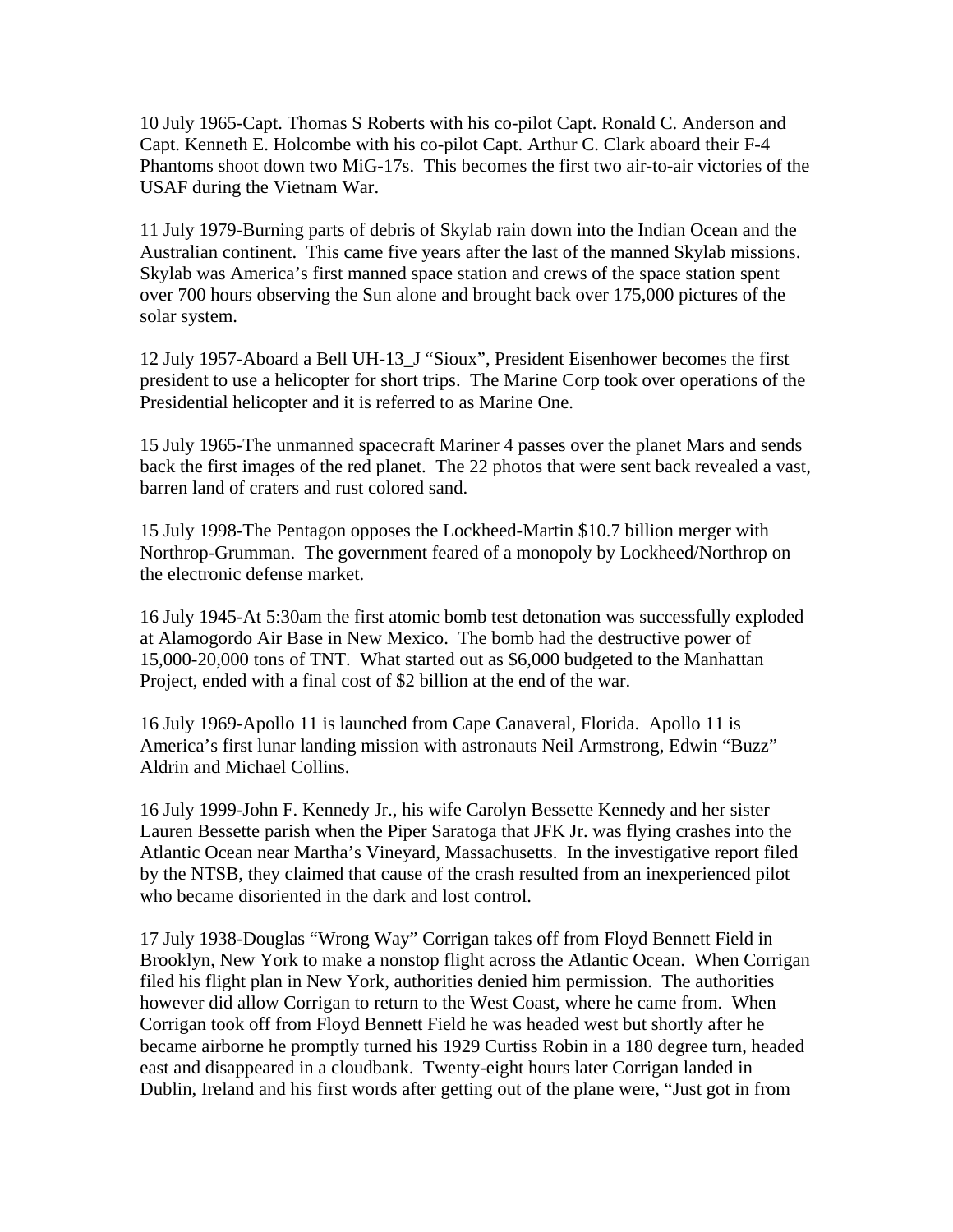New York, where am I?" The authorities suspended Corrigan's license and his plane was crated and sent back to New York with Corrigan. By the time Corrigan returned to New York his suspension had been lifted and he became a national celebrity.

17 July 1975-American spacecraft Apollo 18 and Soviet spacecraft Soyuz 19 rendezvous and dock together in space. American commander Thomas P. Safford and Soviet commander Aleksei Leonov shake hands and exchange gifts in celebration of their meeting in space.

17 July 1996-TWA Flight 800 explodes over the Atlantic Ocean shortly after takeoff from New York's Kennedy International Airport bound for Paris, France. All 230 persons aboard the Boeing 747 perished in the explosion. Authorities concluded that the cause of the crash was a mechanical failure.

19 July 1943-American bombers bomb railway yards in Rome, Italy.

20 July 1969-At 10:56 pm EDT, Neil Armstrong steps out of the lunar landing module, Eagle, and steps on to the moon's surface. Armstrong becomes the first human to walk on the moon's surface as part of the Apollo 11 lunar landing mission.

20 July 1976-Viking 1 becomes the first spacecraft to successfully land on the surface of the planet Mars and sends back the first close up images of the rust colored planet's surface.

22 July 1933-Aviator Wiley Post returns to Floyd Bennett Field in New York after he becomes the first person to fly solo around the world. Post's flight took 7 days, 18 hours and 49 minutes to complete with stops in Germany, the Soviet Union, Alaska, Canada and back to New York.

23 July 1973-Famed aviator, flying ace and race car driver Eddie Rickenbacker dies at the age of 82 in Zurich, Switzerland.

24 July 1943-Operation Gomorrah is launched against Germany with British bombers bombing by night and American bombers bombing by day.

24 July 1965-American bombers are fired at with anti-aircraft missiles from an unknown position while on a bombing raid over manufacturing facilities at Kang Chi. This is the first time that American aircraft are fired upon by the enemy during the Vietnam War.

25 July 2000-The first Concorde crashes shortly after take off from DeGaulle Airport in Paris, France. All 105 persons aboard Air France Flight 4590 and four people on the ground perished in the crash. The Concorde fleet was grounded until investigators found that the crash was caused when a piece of metal that fell from a previous aircraft on to the runway. The metal was run over by the Concorde causing the tire to shred and tire pieces went into one of the engines and fuel tanks.